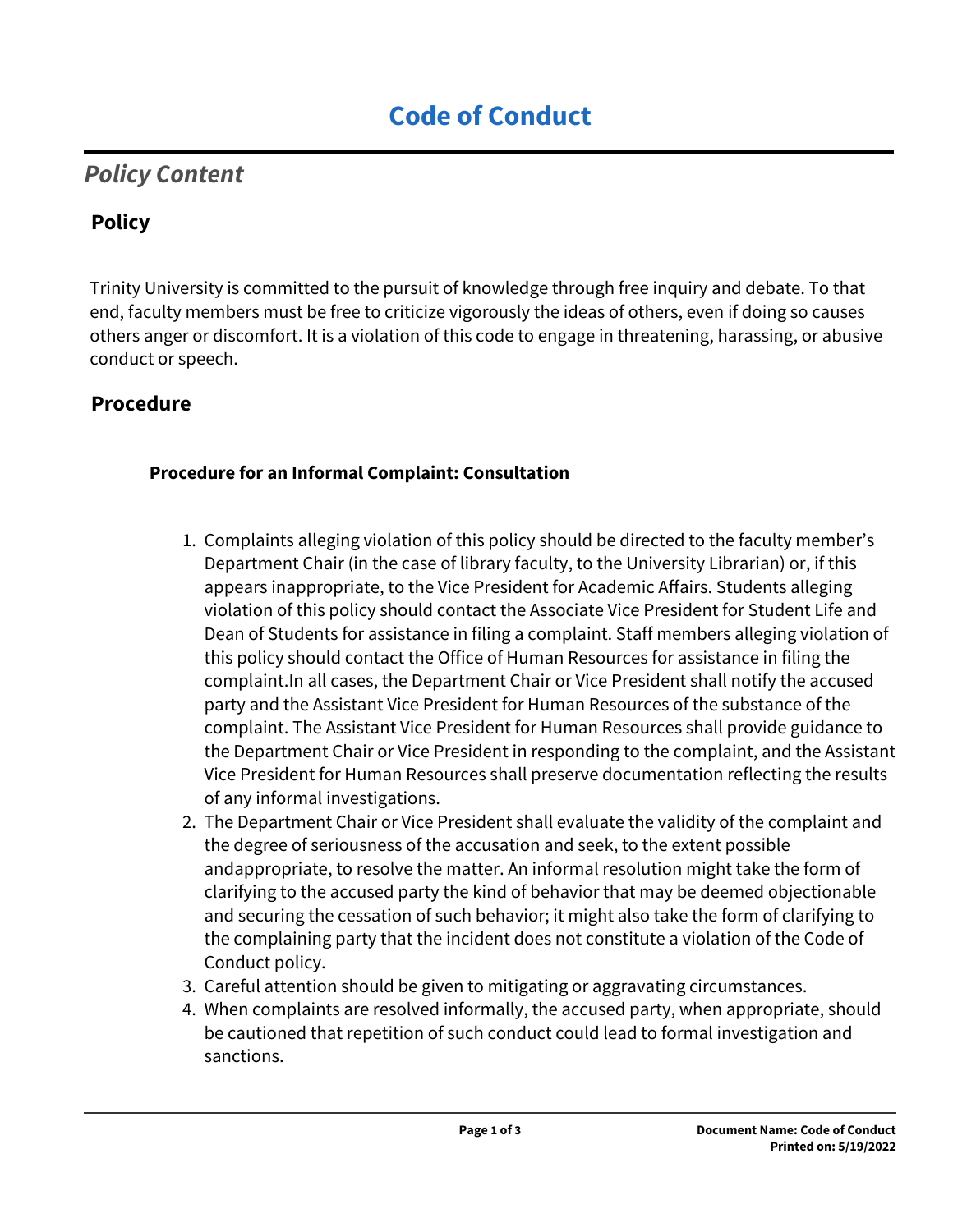5. Although a major purpose of consultation and informal resolution is to resolve problems, heighten awareness, and achieve changes in behavior without resort to formal investigatory or disciplinary proceedings, nothing in this paragraph shall be construed as discouraging more formal procedures when the seriousness or repetitive character of the offense makes that the more appropriate course of action, or when the complaining party is not satisfied with the proposed resolution. The Department Chair or Vice President may encourage moving to a formal complaint when, in his or her judgment, the complaint has a sufficient degree of seriousness or is a repetition of previous complaints so as to indicate that informal resolution has been inadequate.

#### **Procedure for a Formal Complaint**

If, following consultation regarding the complaint as specified above, the person alleging a violation of the Code of Conduct policy should wish to make a formal complaint, he or she should submit a written description of the offensive behavior and the circumstances surrounding it to the Vice President for Academic Affairs. Upon receipt of the written statement, the accused party should be provided with a copy of the statement and identity of the party making the complaint.

- 1. Investigation. In the case of a formal complaint, the Vice President will request that an ad hoc committee composed of three faculty members be appointed to investigate the allegations and to recommend sanctions, if any.
	- a. The three members of the committee will be selected by the Faculty Senate, except that, when the complaint is brought by a student, one of the faculty members will be selected by the Associate Vice President for Student Affairs and Dean of Students.
	- b. Members of the committee should meet to discuss the complaint. Unless the committee concludes that the complaint is without merit, the parties to the dispute should be invited to appear before the committee and to confront any adverse witnesses. The committee may conduct its own informal inquiry, call witnesses, and gather whatever information it deems necessary to assist it in reaching a determination as to the merits of the allegations. Once such a determination has been reached, it should be communicated in writing to both parties, along with a summary of the basis for the determination. The Assistant Vice President for Human Resources shall preserve documentation reflecting the results of any formal investigations.
- 2. Sanctions. If a sanction is recommended, the committee report and the recommendation for a sanction will be sent to the Vice President. As in the procedures of consultation, the seriousness of the offense, the context in which the incident occurred, any mitigating or aggravating circumstances, and any history of past offenses of a related nature must be carefully considered in reaching an equitable recommendation.